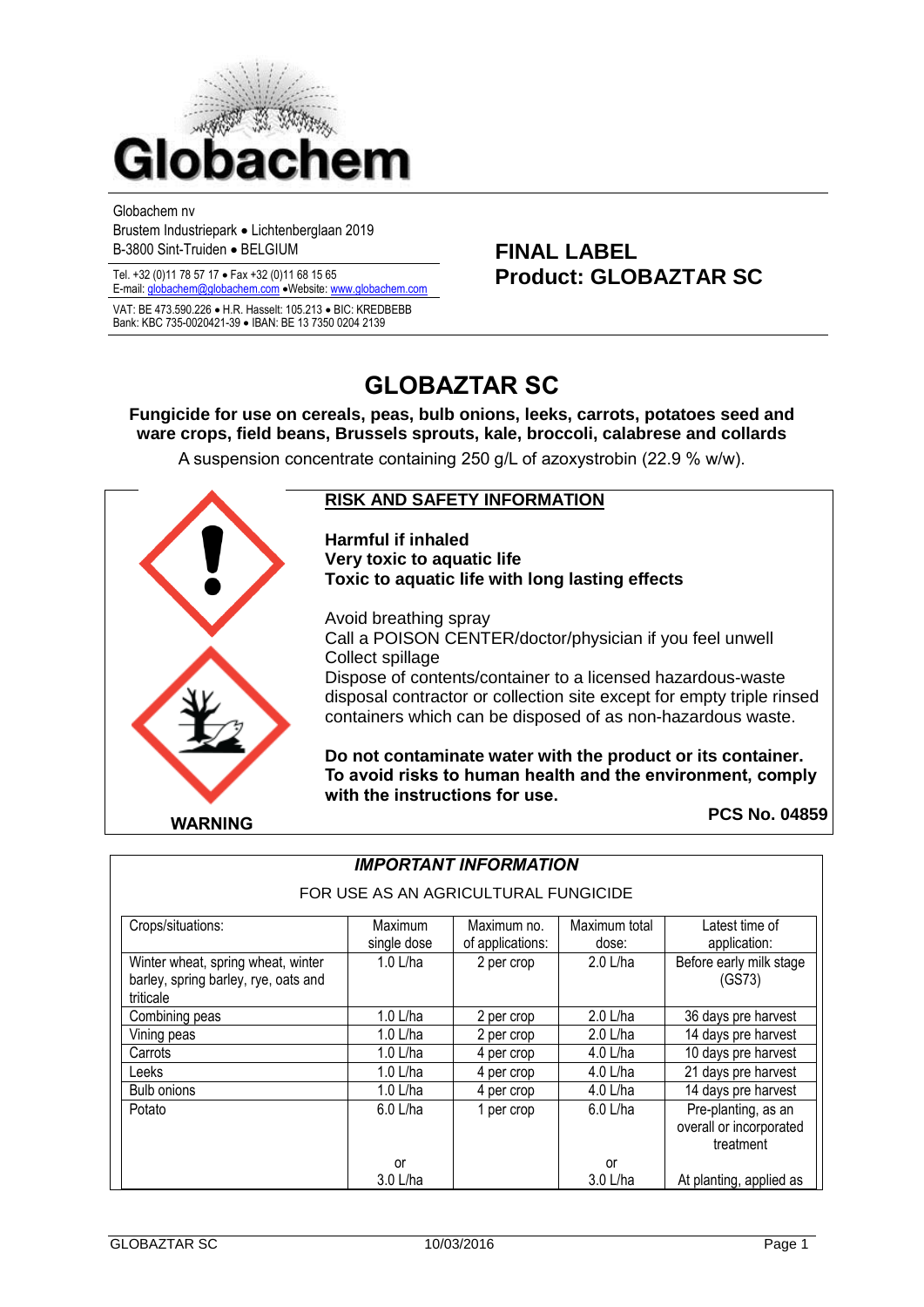

|                                                                      |            |            |            | an in-furrow treatment |
|----------------------------------------------------------------------|------------|------------|------------|------------------------|
| Field beans                                                          | $1.0$ L/ha | 2 per crop | $2.0$ L/ha | 35 days pre harvest    |
| Brussels sprouts, kale (winter<br>greens), collards (spring greens), | $1.0$ L/ha | 2 per crop | $2.0$ L/ha | 14 days pre harvest    |
| broccoli and calabrese - all outdoor                                 |            |            |            |                        |

#### **Other specific restrictions:**

To reduce the risk of resistance developing in target diseases the total number of applications of product containing Qol fungicides made to any cereal crop must not exceed two. A minimum interval of 12 days must be observed between applications to brassicae.

#### **READ THE LABEL BEFORE USE, USING THIS PRODUCT IN A MANNER THAT IS INCONSISTENT WITH THE LABEL MAY BE AN OFFENCE. FOLLOW THE CODE OF PRACTICE FOR USING PLANT PROTECTION PRODUCTS.**

#### **PROTECT FROM FROST**

**SHAKE WELL BEFORE USE**

#### **FOR PROFESSIONAL USE ONLY**

**GLOBACHEM NV**

Brustem Industriepark - Lichtenberglaan 2019 3800 Sint-Truiden - Belgium Tel: +32 11 78 57 17 - Fax: +32 11 68 15 65 E-mail: [globachem@globachem.com](mailto:globachem@globachem.com) Web: [www.globachem.com](http://www.globachem.com/)

**Contents: 5 litres**

# **Batch No: see bottle**

# **SAFETY PRECAUTIONS**

# **OPERATOR PROTECTION**

WASH SPLASHES from skin or eyes immediately. DO NOT BREATHE SPRAY. WASH HANDS AND EXPOSED SKIN before meals and after work.

# **ENVIRONMENTAL PROTECTION**

Avoid drift to non-target plants.

Do not contaminate water with the product or its container. Do not clean application equipment near surface water. Avoid contamination via drains from farmyards and roads.

#### **STORAGE AND DISPOSAL**

KEEP IN ORIGINAL CONTAINER, tightly closed in a safe place.

RINSE CONTAINER THOROUGHLY by using an integrated pressure rinsing device or manually rinsing three times. Add washings to sprayer at time of filling and dispose of safely.

# **DIRECTIONS FOR USE**

IMPORTANT: This information is approved as part of the product label. All instructions within this section must be read carefully in order to obtain safe and successful use of this product.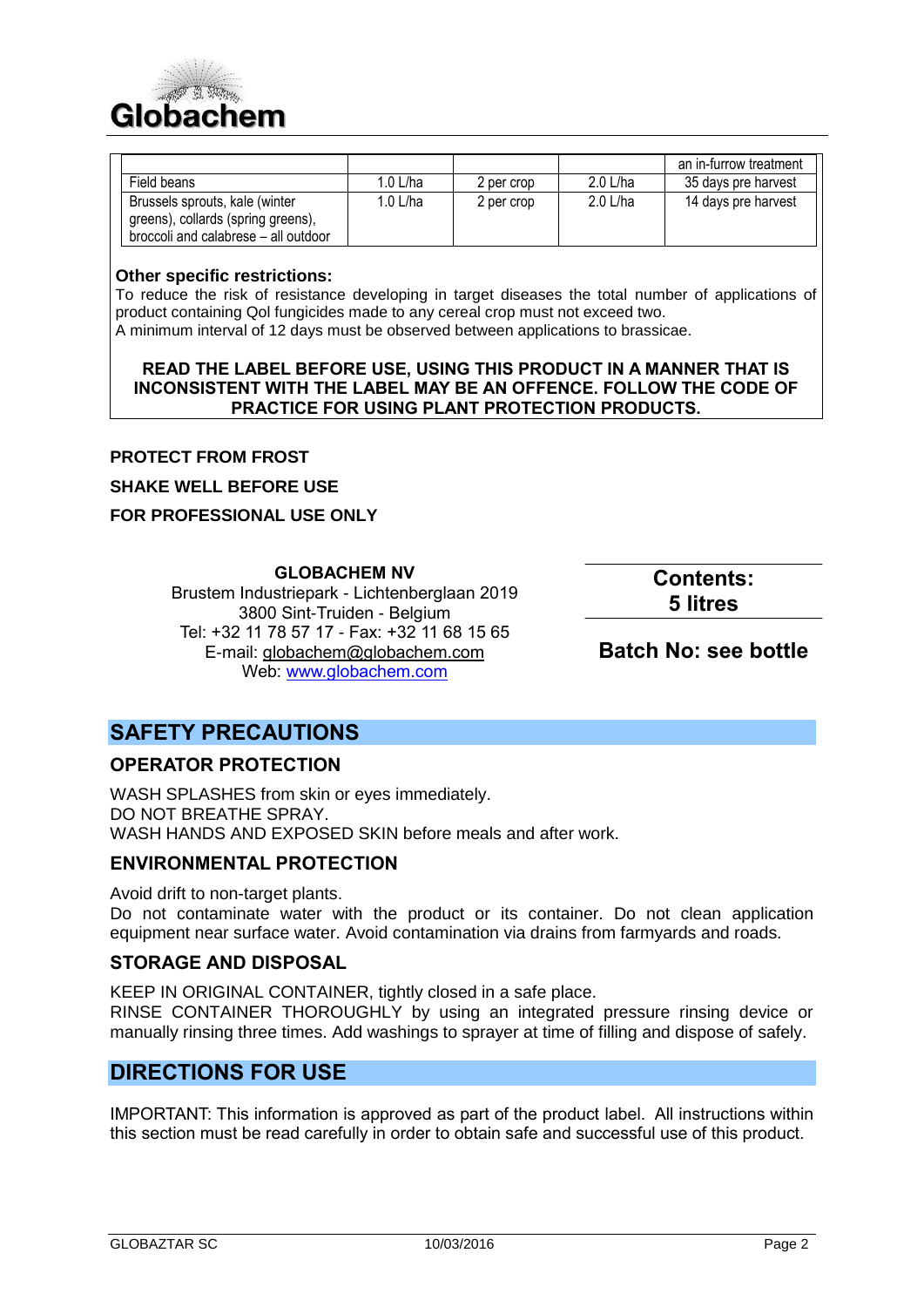

#### **GENERAL INFORMATION**

GLOBAZTAR SC contains azoxystrobin, a broad spectrum fungicide from the strobilurin group. It has systemic, translaminar and protectant properties. Azoxystrobin inhibits fungal respiration. Its mode of action is different from the action of other fungicidal groups. It should always be used in mixture with fungicides with other modes of action.

GLOBAZTAR SC shows good crop safety, disease control and maintenance of green leaf area which result in significant yield benefits.

GLOBAZTAR SC is best used as a protective treatment or during early stages of disease establishment. In cereals, the length of disease control is generally about four to six weeks during the period of active stem elongation, but can be more when applied at flag leaf/ear emergence.

GLOBAZTAR SC is approved for application to wheat, barley, rye, oats and triticale before the early milk stage (GS 73). It is also approved for application to peas, leeks, bulb onions, carrots, potatoes and ware crops, field beans, Brussels sprouts, kale (winter greens), collards (spring green) broccoli and calabrese.

After spraying, wash out sprayer thoroughly and dispose of washings according to local regulations.

#### **RESTRICTIONS**

Certain apple varieties are highly sensitive to GLOBAZTAR SC. As a precaution GLOBAZTAR SC should not be applied when there is a risk of spray drift onto neighbouring apple crops. Spray equipment used to apply GLOBAZTAR SC to other crops should not be used to treat apples.

Apply GLOBAZTAR SC under good growing conditions with adequate soil moisture. Avoid poor growing conditions which may give less reliable results.

#### **DISEASES CONTROLLED**

#### **WINTER & SPRING WHEAT, WINTER & SPRING BARLEY, RYE, OATS & TRITICALE**

|                                     | Wheat     | <b>Barley</b> | <b>Oats</b> | <b>Rye</b> | <b>Triticale</b> |
|-------------------------------------|-----------|---------------|-------------|------------|------------------|
| Yellow Rust (Puccinia striiformis)  |           |               |             |            |                  |
| <b>Brown Rust</b>                   |           |               |             |            |                  |
| Sooty moulds                        |           |               |             |            |                  |
| Powdery Mildew                      | <b>MC</b> | <b>MC</b>     | <b>MC</b>   | <b>MC</b>  | <b>MC</b>        |
| Crown rust                          |           |               |             |            |                  |
| Net Blotch (Pyrenophora teres)      |           |               |             |            |                  |
| Leaf Scald (Rhynchosporium secalis) |           |               |             |            |                  |

C: control / MC: moderate control / R: reduction

#### **PEAS**

GLOBAZTAR SC gives a moderate control (MC) of Leaf and Pod Spot (*Ascochyta pisi*).

#### **CARROTS**

GLOBAZTAR SC controls (C) Alternaria leaf blight (*Alternaria dauci*) and Powdery mildew (*Erysiphe polygoni*) (C).

#### **LEEKS**

GLOBAZTAR SC controls (C) Leaf rust (*Puccinia pori*) and gives a moderate control (MC) of Purple blotch (*Alternaria porri*) (MC).

#### **BULB ONIONS**

GLOBAZTAR SC controls (C) Downy mildew (*Peronospora destructor*).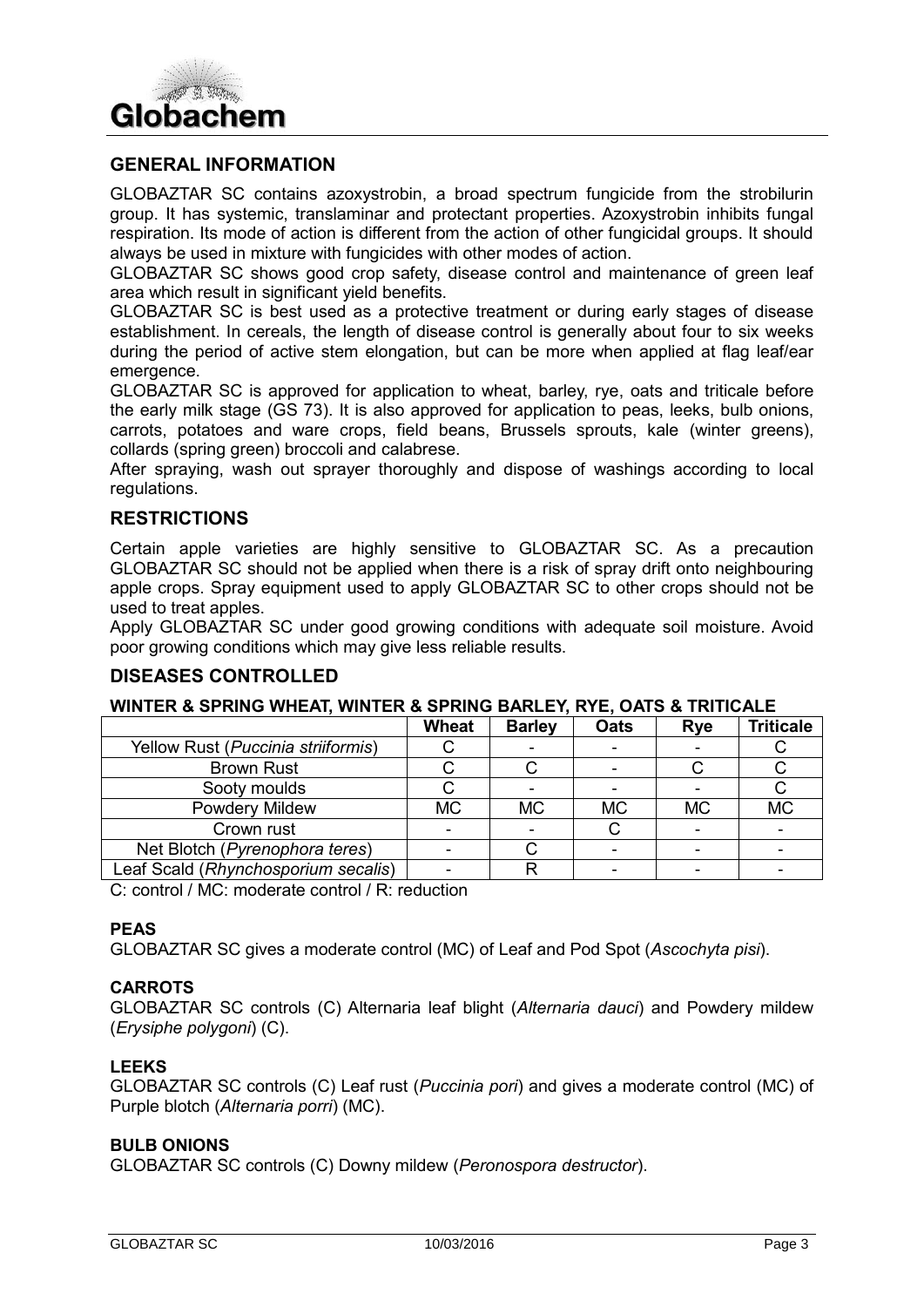

#### **POTATOES**

For the reduction (R) of soil-borne infections caused by: Stem Canker and Black Scurf (*Rhizoctonia solani*) Black Dot (*Colletotrichum coccodes*)

#### **FIELD BEANS**

GLOBAZTAR SC controls (C) Rust (*Uromyces viciae-fabae*)

#### **BRASSICAS**

GLOBAZTAR SC gives a moderate control (MC) of White Blister (*Albugo candida*), Ring Spot (*Mycosphaerella brassicicola*) and Alternaria (*Alternaria brassicae* and *Alternaria brassicicola*).

# **CROP SPECIFIC INFORMATION**

#### **WINTER & SPRING WHEAT, WINTER & SPRING BARLEY, RYE, OATS & TRITICALE**

Always inspect crops to assess disease development immediately before spraying. Best results will be achieved from applications made in the earliest stage of disease development or as a protectant treatment following a disease risk assessment or the use of appropriate decision support systems.

#### *Rate of use*

1.0 litre per hectare.

The maximum number of applications to any cereal crop is two per crop.

*Water volume*

Apply in at least 200 litres of water per hectare. In dense crops, increase the water volume to 250–300 litres per hectare to improve coverage. GLOBAZTAR SC must always be used in mixture with another product, recommended for control of the same target disease that contains a fungicide from a different cross resistance group and is applied at a dose that will give robust control.

You must not apply more than two foliar applications of Qol-containing products to any cereal crop.

#### **PEAS (COMBINING AND VINING)**

GLOBAZTAR SC should always be used at the first sign of disease infection or when a predictive assessment shows conditions favourable for disease development. Always inspect crops to assess disease development immediately before spraying. For optimum disease control apply GLOBAZTAR SC before infection or as soon as disease is first seen in the crop.

#### *Rate of use*

1.0 litre per hectare.

A second treatment may be required if disease pressure remains high – especially in combining peas. To avoid the likelihood of resistance developing, application of GLOBAZTAR SC should be made with due regard to current FRAC guidelines for Qol compounds. Do not make more than two applications of GLOBAZTAR SC to crops of combining and vining peas.

#### **BULB ONIONS, LEEKS AND CARROTS**

For optimum disease control GLOBAZTAR SC should be used at the first sign of disease infection or preferably preventatively when a predictive assessment shows conditions favourable for disease development. Always inspect crops to assess disease development immediately before spraying. For optimum downy mildew control in bulb onions, a 7 to 10 day spray interval should be maintained (applications to established downy mildew infection are unlikely to give reliable control).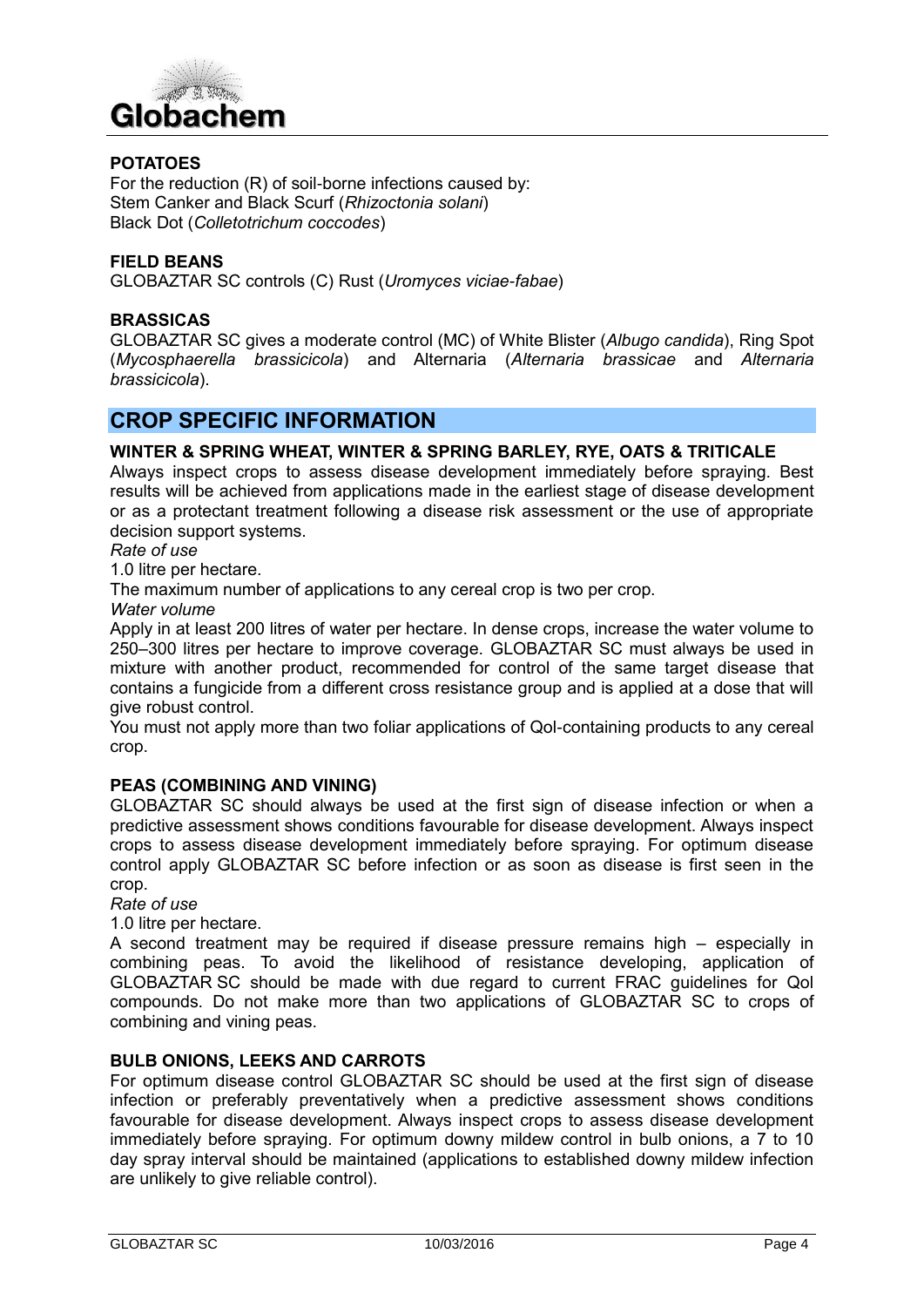

#### *Rate of use*

1.0 litre per hectare.

GLOBAZTAR SC should be used as part of an overall spray programme with due regard to current FRAC guidelines. Use GLOBAZTAR SC as part of an Integrated Crop Management (ICM) strategy incorporating other methods of control, including where appropriate other fungicides with a different mode of action.

#### **POTATOES**

GLOBAZTAR SC must be applied as either an overall and incorporated application made prior to planting or as an in-furrow application made at the time of planting.

Where GLOBAZTAR SC is applied as an overall and incorporated treatment, apply the product as an overall spray on the entire are to be planted. Apply as a coarse quality spray preferably through air-induction nozzles, the nozzles to be mounted 50 cm above the soil. Immediately after application GLOBAZTAR SC should be incorporated into the soil to a depth of approximately 15 cm and then the potato crop should be planted. Planting should occur on the same day as application.

Where GLOBAZTAR SC is applied as an in-furrow application, it is important to direct the spray into the planting furrow and not onto the seed tuber in order to minimise any possible delay in emergence. Application should be made using two nozzles per row – one at the front of the planting share and directed down into the furrow and the second, at the rear of the share and directed so as to spray the soil as it closes around the planted tuber.

### *Rate of use*

For overall and incorporated application made prior to planting: 6.0 litres per hectare or

For in-furrow application made at planting: 3.0 litres per hectare

With both methods of treatment, a maximum of one application per crop should be made. *Water volume*

For overall and incorporated application, use 200-400 litres of water per hectare. Apply only as a medium/coarse spray using either Pre-Orifice or Air-Induction nozzles. The type of nozzle used for soil acting herbicides should be suitable. During application, care should be taken to avoid drift onto adjacent crops.

For in-furrow application, use between 50-150 litres of water per hectare. Apply using specialist in-furrow application equipment.

Using GLOBAZTAR SC following earlier applications of imazalil, pencycuron or imazalil/pencycuron is likely to lead to a check in the speed of crop emergence. Effect are usually, but not always, outgrown.

Wherever possible, use properly chitted seed or cold-stored seed which has not started to sprout. Using seed which has just broken dormancy may well result in emergence delays.

The risk of resistance developing to GLOBAZTAR SC in *Rhizoctonia solani* (Black scurf and Stem canker) is considered to be very low. The resistance risk is higher for *Colletotrichum coccodes* (Black dot) and to minimise this potential risk, tubers from crops treated with GLOBAZTAR SC should not be used for seed. GLOBAZTAR SC should only be used in potato crops, which adhere to good rotation practices.

To avoid the likelihood of resistance developing to QoI compounds used to control potato late blight, application of GLOBAZTAR SC should be made with due regard to current FRAC guidelines for Qol compounds. If an application of GLOBAZTAR SC is made, no more than two further QoI treatments should be applied sequentially as the first sprays against blight before using an alternative product.

#### **Potatoes for processing**

Where a crop of potatoes is destined for processing, consult processors before treating with GLOBAZTAR SC.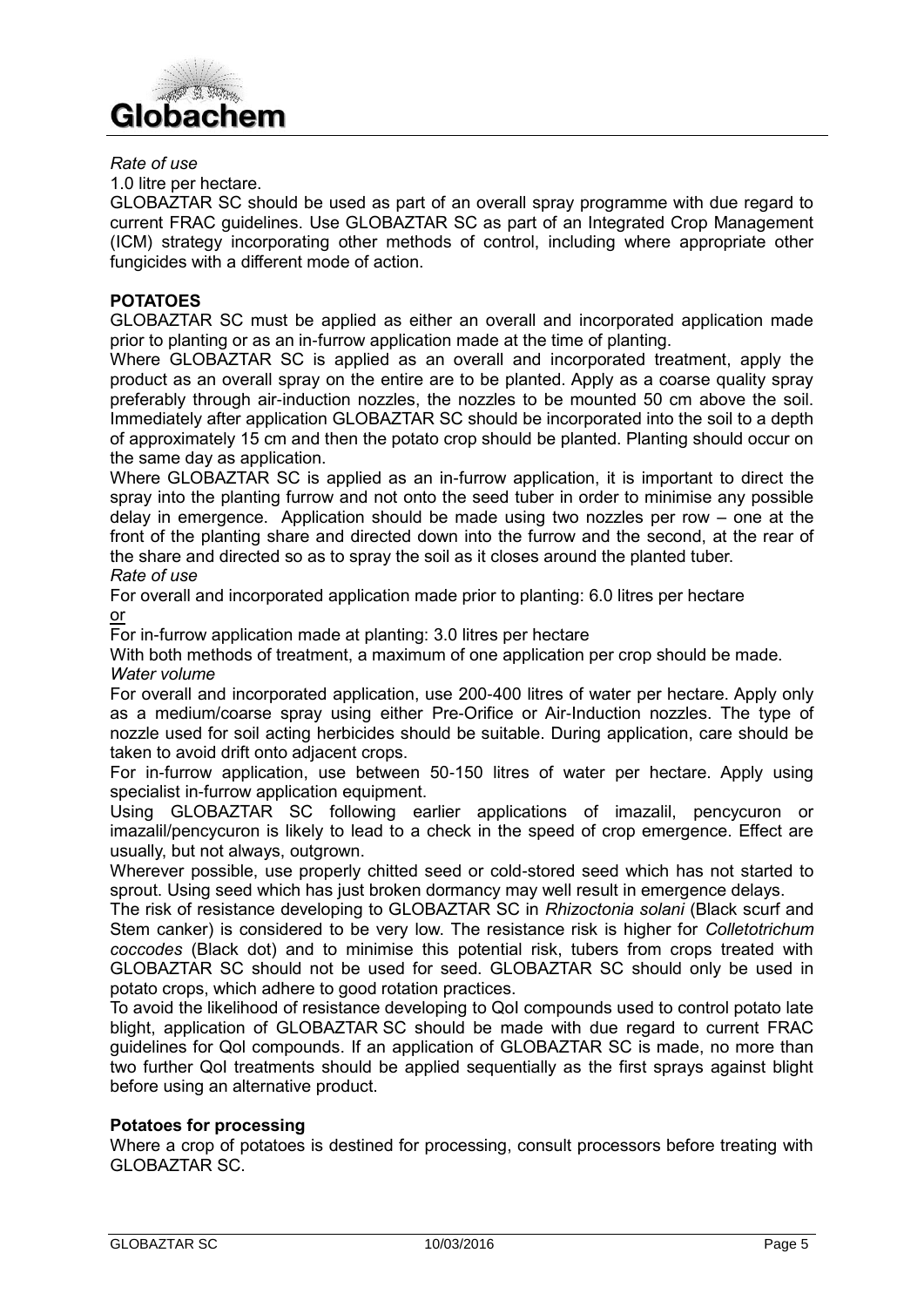

#### **FIELD BEANS**

Before applying GLOBAZTAR SC, ensure the crop is free from any stress caused by environmental or agronomic effects. Always inspect crop to assess disease development immediately before spraying. Best results will be achieved from applications made in the earliest stage of disease development or as a protectant treatment following a disease risk assessment or the use of appropriate decision support systems.

A second treatment may be required if the disease pressure remains high.

*Rate of use*

1.0 litre per hectare

*Water volume*

Apply in at least 200 litres of water per hectare. In dense crops, increase the water volume to 250–300 litres per hectare to improve coverage.

To avoid the likelihood of resistance developing, application of GLOBAZTAR SC should be made with due regard to current FRAC guidelines for Qol compounds. Do not make more than two applications of GLOBAZTAR SC to crops of field beans.

#### **BRUSSELS SPROUTS, KALE (WINTER GREENS), COLLARDS (SPRING GREENS), BROCCOLI AND CALABRESE**

Before applying GLOBAZTAR SC, ensure the crop is free from any stress caused by environmental or agronomic effects. Always inspect crops to assess disease development immediately before spraying. Best results will be achieved from applications made in the earliest stage of disease development or as a protectant treatment following a disease risk assessment or the use of appropriate decision support systems.

A second treatment may be required if disease pressure remains high. A minimum interval of 12 days must be observed between applicattions to brassicae.

Applications to Brussels sprouts, broccoli/calabrese, kale and collards must only be made to developed crops canopy and not before the following growth stages:

- For Brussels sprouts: BBCH35 – side shoots formed, main shoot has reached 50% of the height typical for the variety.

- For broccoli/calabrese: BBCH35 – main shoot has reached 50% of the expected height typical for the variety or prior to curd initiation.

- For kale and collards: BBCH35 – main shoot has reached 50% of the height typical for the variety.

*Rate of use*

1.0 litres per hectare.

*Water volume*

Apply in at least 300 litres of water per hectare.

To avoid the likelihood of resistance developing, application of GLOBAZTAR SC should be made with due regard to current FRAC guidelines for QoI compounds. Do not apply more than a total of two applications of GLOBAZTAR SC to any brassica crop.

# **MIXING AND SPRAYING**

Ensure that the sprayer is clean and correctly set to give an even application at the required volume. Half-fill the spray tank with clean water and start agitation. Shake the container and add the required amount of GLOBAZTAR SC to the sprayer using a filling device (e.g. induction bowl or closed transfer unit) or by direct addition to the sprayer tank.

Do not leave the spray liquid in the sprayer for long periods (such as during meal breaks or overnight).

Apply through conventional crop spraying equipment using a medium quality spray (BCPC) at a pressure of at least 2 bar.